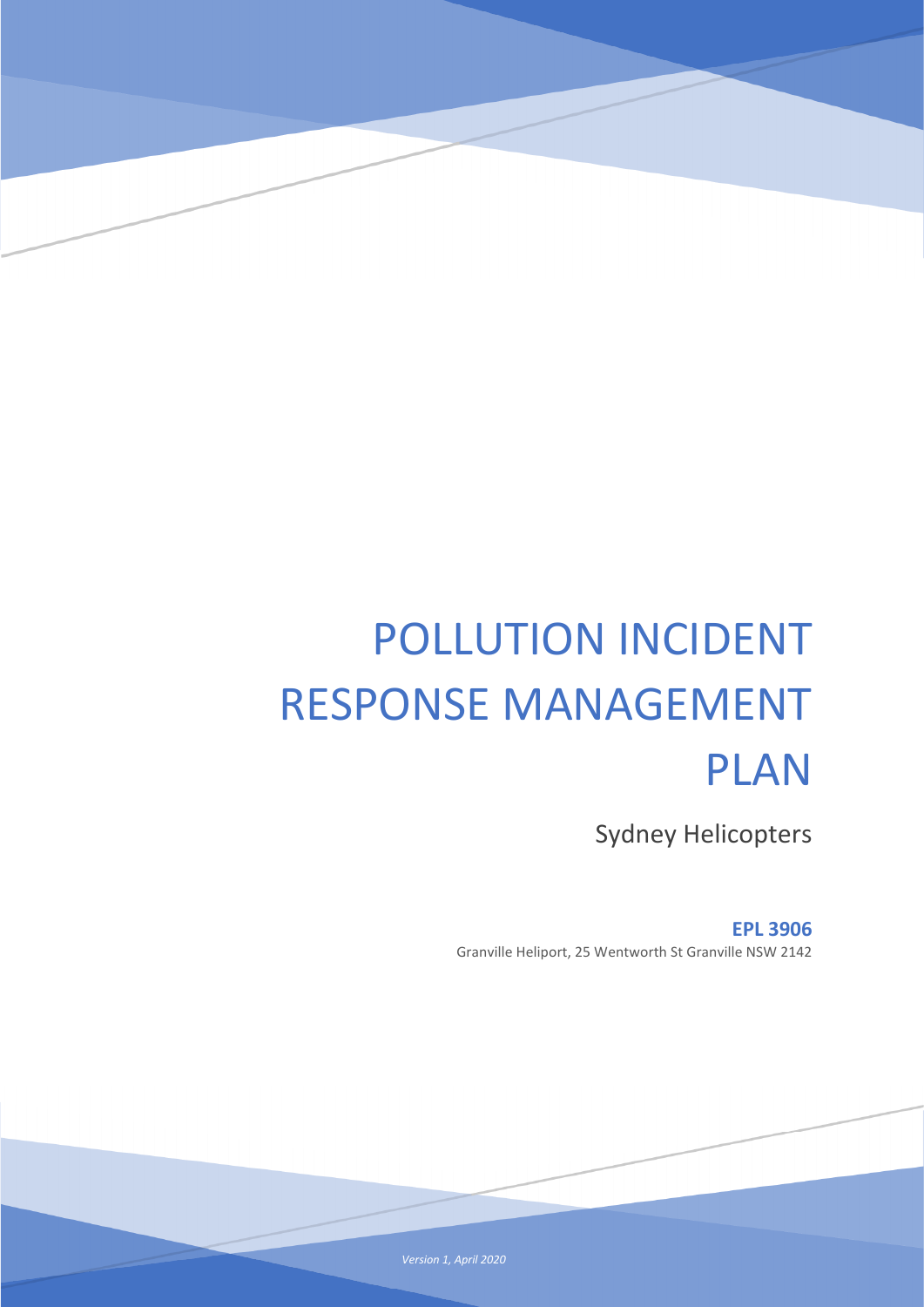# Pollution Incident Response Management Plan (PIRMP)

#### 1. Purpose

Heliport Developers Pty Ltd - holds an Environment Protection Licence with the NSW Environment Protection Authority (EPA) for Sydney Helicopters. As per the *Protection of the Environment Operations Act 1997* (the POEO Act), the holder of an Environment Protection Licence must prepare, keep, test and implement a pollution incident response management plan (PIRMP) that complies with Part 5.7A of the POEO Act in relation to the activity to which the licence relates.

If a pollution incident occurs in the course of an activity so that material harm to the environment (within the meaning of section 147 of the POEO Act) is caused or threatened, the person carrying on the activity must **immediately**  implement this plan in relation to the activity required by Part 5.7A of the POEO Act.

A written copy of this plan must be kept at 25 Wentworth St Granville NSW 2142, or where the activity takes place in the case of mobile plant licences and be made available on request by an authorised NSW EPA Officer and to any person who is responsible for implementing this plan.

Parts of this plan must also be available either on a publicly accessible website, or if there is no such website, by providing a copy of the plan to any person who makes a written request. The sections of the plan that are required to be publicly available are set out in clause 98D of the Protection of the Environment Operations (General) Regulation 2009.

NOTE: This plan has be developed in accordance with the *Protection of the Environment Operations Act 1997* and the Protection of the Environment Operations (General) Regulation 2009.

Licensees should also refer to the NSW EPA's *Guideline: Pollution incident response management plans.* 

#### 2. Environment Protection Licence (EPL) Details

Name of licensee: Heliport Developers PTY LIMITED ABN 68 072 149 190

EPL number: 3906

Premises name and address: Granville Heliport, 25 Wentworth Street Granville NSW 2142

Company or business contact details:

Name: Mark Harrold Position or title: Managing Director / Chief Pilot Business hours contact number/s: (02) 9637 4455 After hours contact number/s: Email: [info@sydneyhelicopters.com.au](mailto:info@sydneyhelicopters.com.au)

Website address: [www.sydneyhelicopters.com.au](http://www.sydneyhelicopters.com.au/)

Scheduled activity/activities on EPL: Helicopter-related activities

Fee based activity/activities on EPL: Helicopter-related activity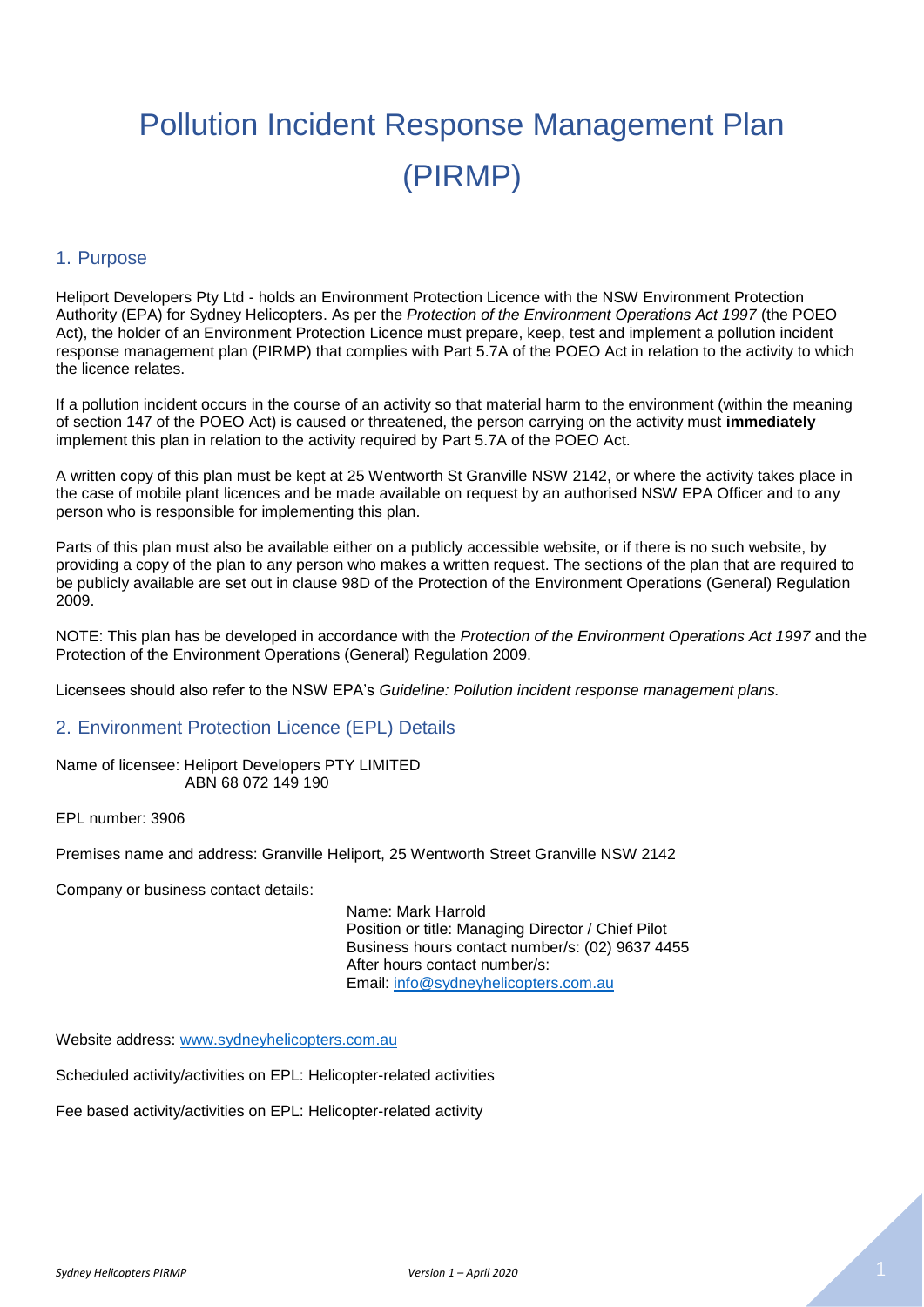#### 3. Pollution incident – Person/s responsible

| <b>Responsibility</b>                   | Person/s                                                                                                                                                                                                |
|-----------------------------------------|---------------------------------------------------------------------------------------------------------------------------------------------------------------------------------------------------------|
| <b>PIRMP</b> activation                 | Name: Adam Schofield<br>Position or title: Operations Manager<br>Business hours contact number/s: (02) 9637 4455<br>After hours contact number/s: 0438 216 657<br>Email: adams@sydneyhelicopters.com.au |
| Notifying relevant authorities          | Name: Adam Schofield<br>Position or title: Operations Manager<br>Business hours contact number/s: (02) 9637 4455<br>After hours contact number/s: 0438 216 657<br>Email: adams@sydneyhelicopters.com.au |
| Managing response to pollution incident | Name: Adam Schofield<br>Position or title: Operations Manager<br>Business hours contact number/s: (02) 9637 4455<br>After hours contact number/s: 0438 216 657<br>Email: adams@sydneyhelicopters.com.au |

# 4. Notification of relevant authorities

The Operations Manager is required to notify the relevant authorities in case of a pollution incident that causes or threatens to cause material harm to the environment.

The Operations Manager is required to report a pollution incident immediately to:

| Contact                             | <b>Phone Number</b>                                                                                                                                        |  |  |
|-------------------------------------|------------------------------------------------------------------------------------------------------------------------------------------------------------|--|--|
| EPA                                 | 13 15 55                                                                                                                                                   |  |  |
| Ministry of Health (via NSW Health) | (02) 9840 3603<br>After hours: (02) 9845 5555<br>(Westmead Hospital) - ask for Public Health<br>Officer on call                                            |  |  |
| Fire and Rescue NSW                 | 000                                                                                                                                                        |  |  |
| SafeWork NSW                        | 13 10 50                                                                                                                                                   |  |  |
| City of Parramatta Council          | 1300 617 058 (Mon - Fri: 8:30am - 4:30pm)<br>Urgent or emergency calls outside operating<br>hours will be handled by our After-Hours<br>messaging service. |  |  |

*Note: Immediately means promptly & without delay*

# 5. Notification of neighbours and the local community

In the event of an incident with the potential to cause harm, neighbours and/or the local community will be notified immediately by phone calls, SMS or door knocking.

| <b>Business Name</b>             | Address                             | <b>Phone Number</b> |
|----------------------------------|-------------------------------------|---------------------|
| Valvoline Raceway                | 21 Wentworth St, Granville NSW 2142 | $(02)$ 9637 0411    |
| <b>Sydney City Smash Repairs</b> | 60 Wentworth St, Clyde NSW 2142     | $(02)$ 8841 8200    |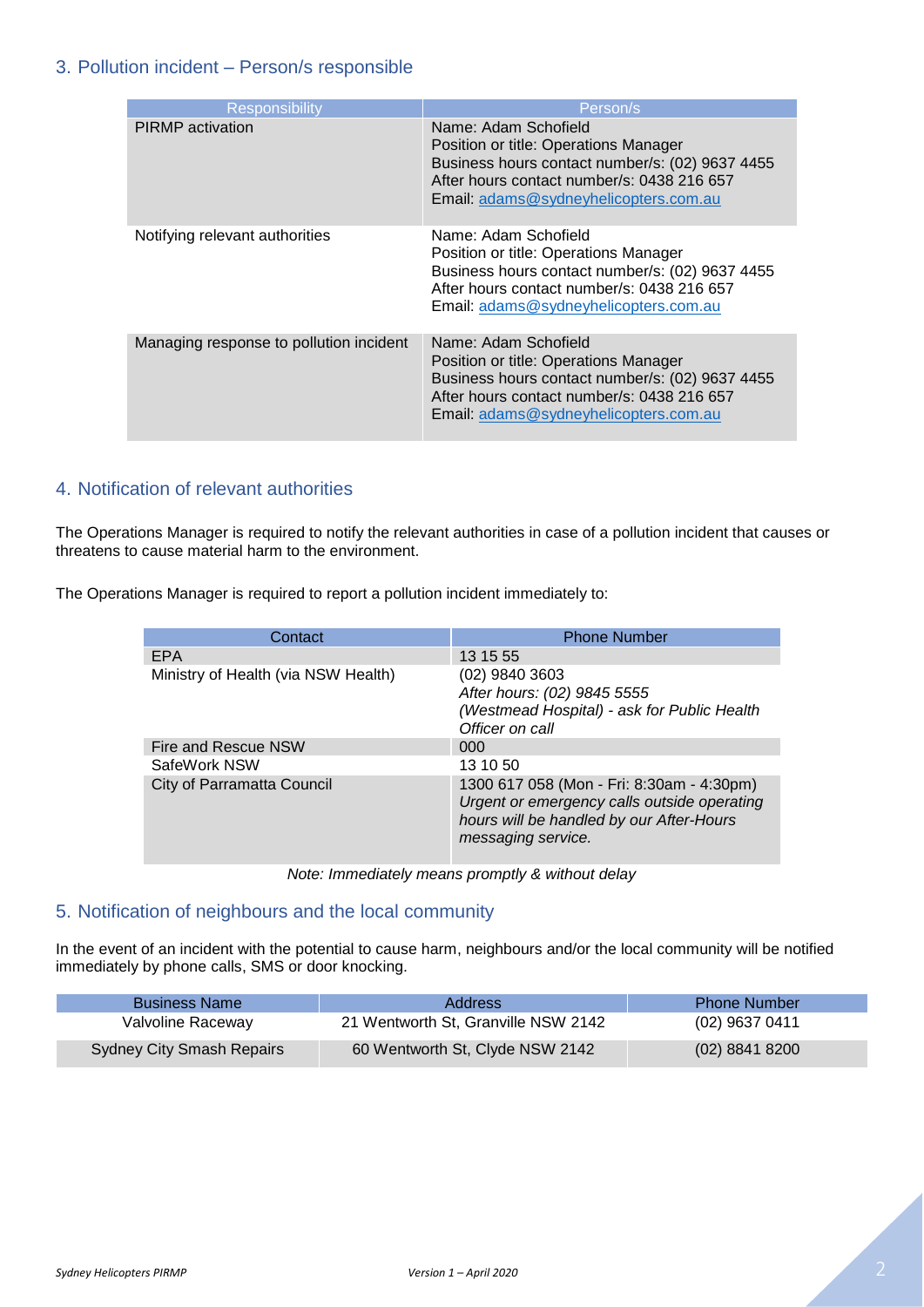#### 6. Description and likelihood of hazards

| <b>Risk Ranking</b>                   |         |                                     |                    |            |          |                         |
|---------------------------------------|---------|-------------------------------------|--------------------|------------|----------|-------------------------|
| Chemical                              | Hazard? | <b>Potential Hazards Identified</b> | Level of<br>Impact | Likelihood | Priority | Neighbours<br>Impact on |
| <b>Aviation Turbine Fuel - Jet A1</b> | Yes     | • Uncontrolled release to ground    | M                  |            | H        | L-M                     |
|                                       |         | $\bullet$ Ignition - explosion      | Н                  | L          | H        | H                       |
|                                       |         | $\bullet$ Ignition – fire           | н                  |            | Н        | M                       |

#### 7. Pre-emtive actions to be taken

- 6 monthly inspections & testing of all fire extinguishers carried out by a competent person/s
- Routine inspections of fuel facility including all ancillary equipment and immediate reporting of any damages/faults identified
- Provision of an oil & fuel spill kit located next to the bowser. Routine inspections on the contents of the spill kit and replenish if items identified as missing/used or unsatisfactory
- Training of staff to ensure acceptable understanding and compliance of the PIRMP
- Concrete bund has been built with a capacity to hold 36,400 litres in the event of the tank leaking, overfilled or other

# 8. Inventory of pollutants

FUEL, AVIATION, TURBINE ENGINE is stored in an above ground single skin tank located within a fenced, roofed and bunded compound. The tank is fitted with automatic tank level gauging. The facility if fitted with emergency stop push buttons, also known as an E-stop to cease flow of product or in the event of an incident. The E-stops locations are 1 x wall of hangar, 1 x bowser skid and hose rewind controls. The tank and ancillary equipment are inspected and serviced regularly as per legislation.

| Location/Tank | <b>Max Quantity</b> | Contents                              | Comments |
|---------------|---------------------|---------------------------------------|----------|
| Jet A1 Tank   | 27,000              | <b>FUEL, AVIATION, TURBINE ENGINE</b> |          |

#### 9. Safety equipment

The safety equipment & other devices kept on site to minimise the risks to human health, environment & to contain or control a pollution incident are as follows:

- Fuel resistant gloves
- Protective glasses/goggles
- Fire extinguishers
- Spill containment kit
- Eye wash station
- First aid kit
- Copy of current Safety Data Sheet kept on site and reviewed regularly
- Containment and control equipment

#### 10. Communicating with neighbours and the local community

In the event of a notifiable incident, immediate neighbouring properties will be notified by the Operations Manager. The notification shall include specific information to minimise the risk of harm to neighbours and the local community. As the primary risk is flammability, the notification would contain recommendations with regards to avoiding any sources of ignition. Such incidents would include placing signage around the incident sight. Communication to the neighbours and/or local community will either be by telephone calls, SMS or door knocking.

#### 11. Minimising harm to persons on the premises

Refer to the *Emergency Response Manual* for the site.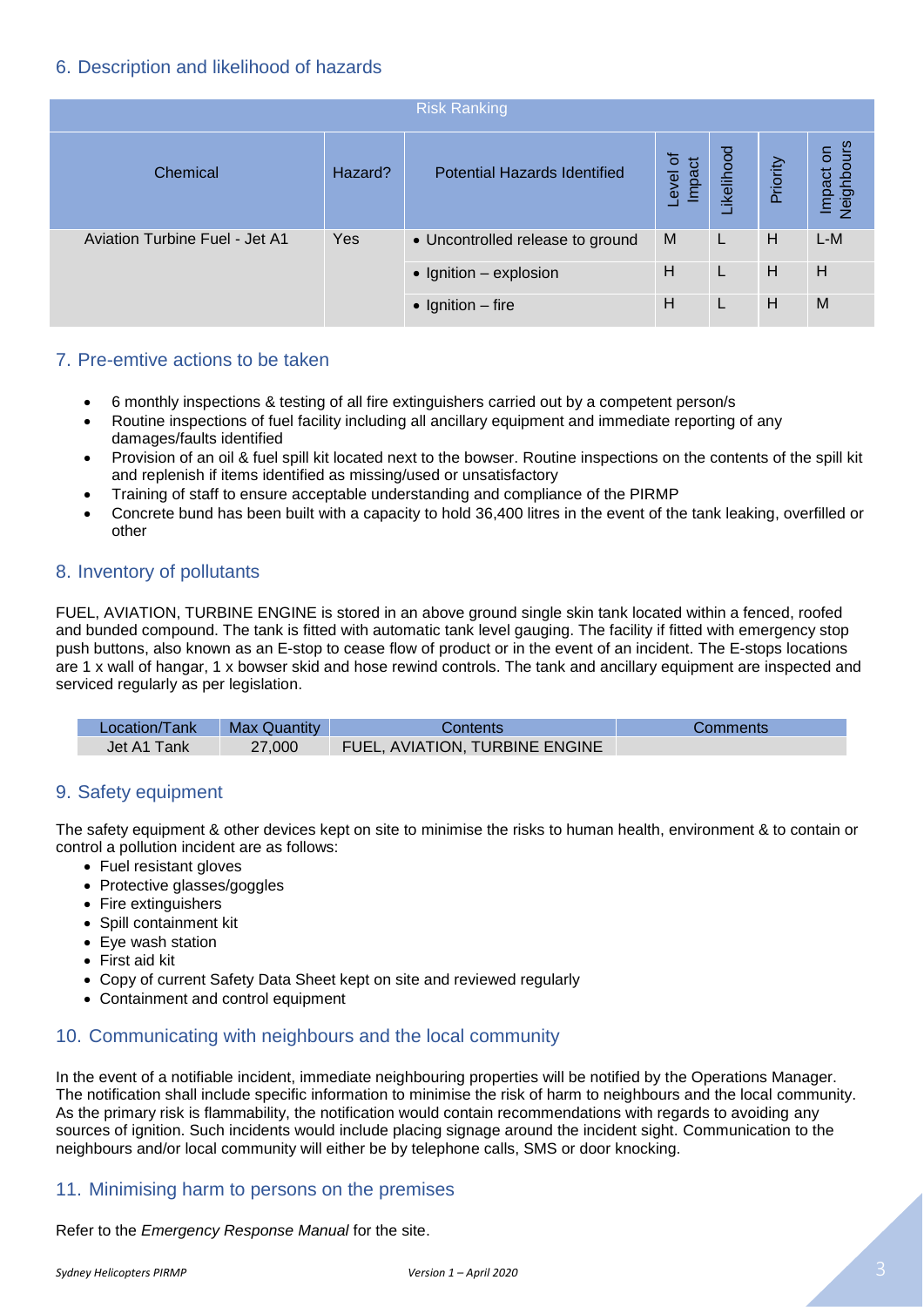# 12. Maps

The following maps detail the site plan, neighbours (surrounding land users), locations of emergency response equipment and storm water drains:

#### Heliport Site Plan

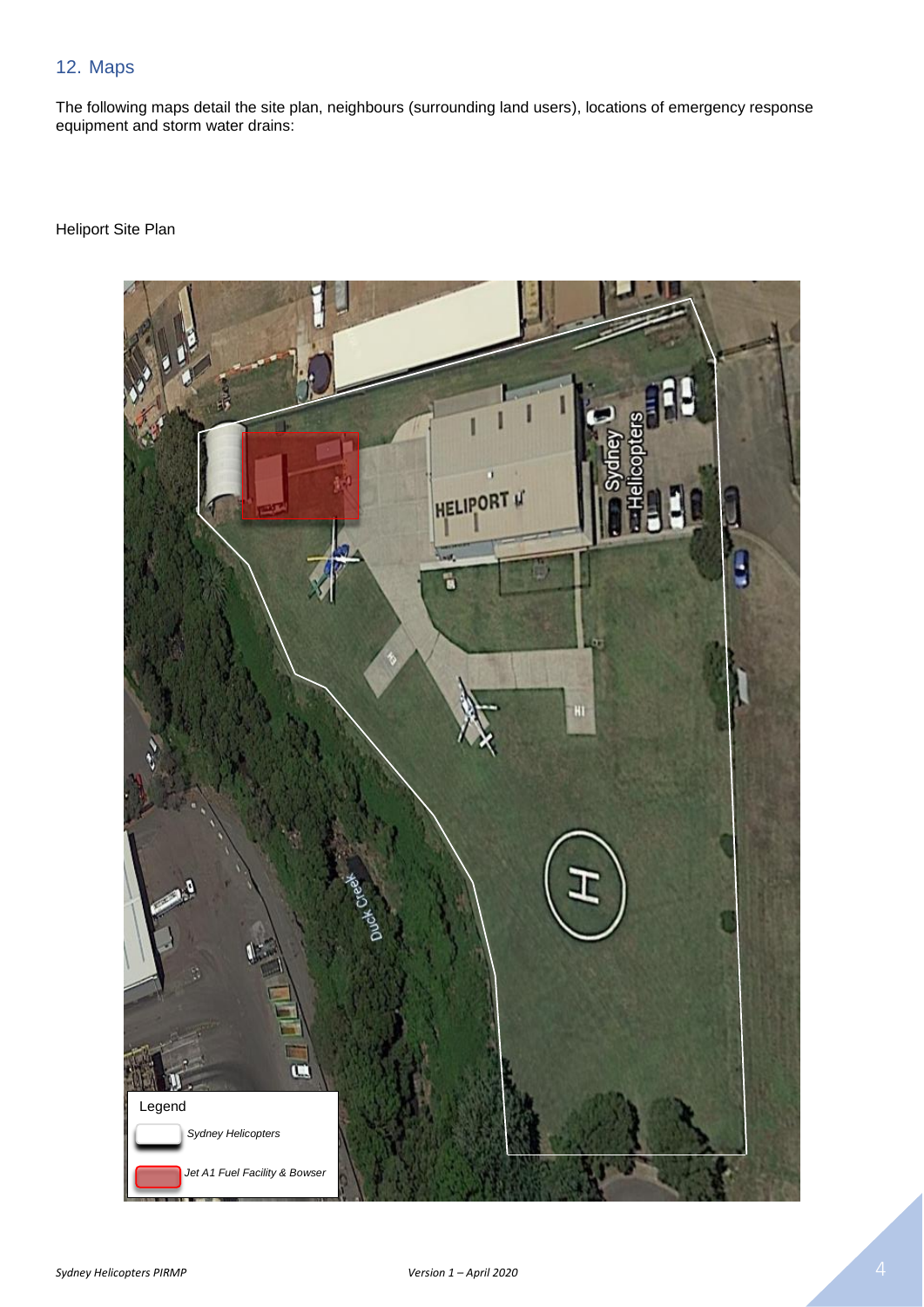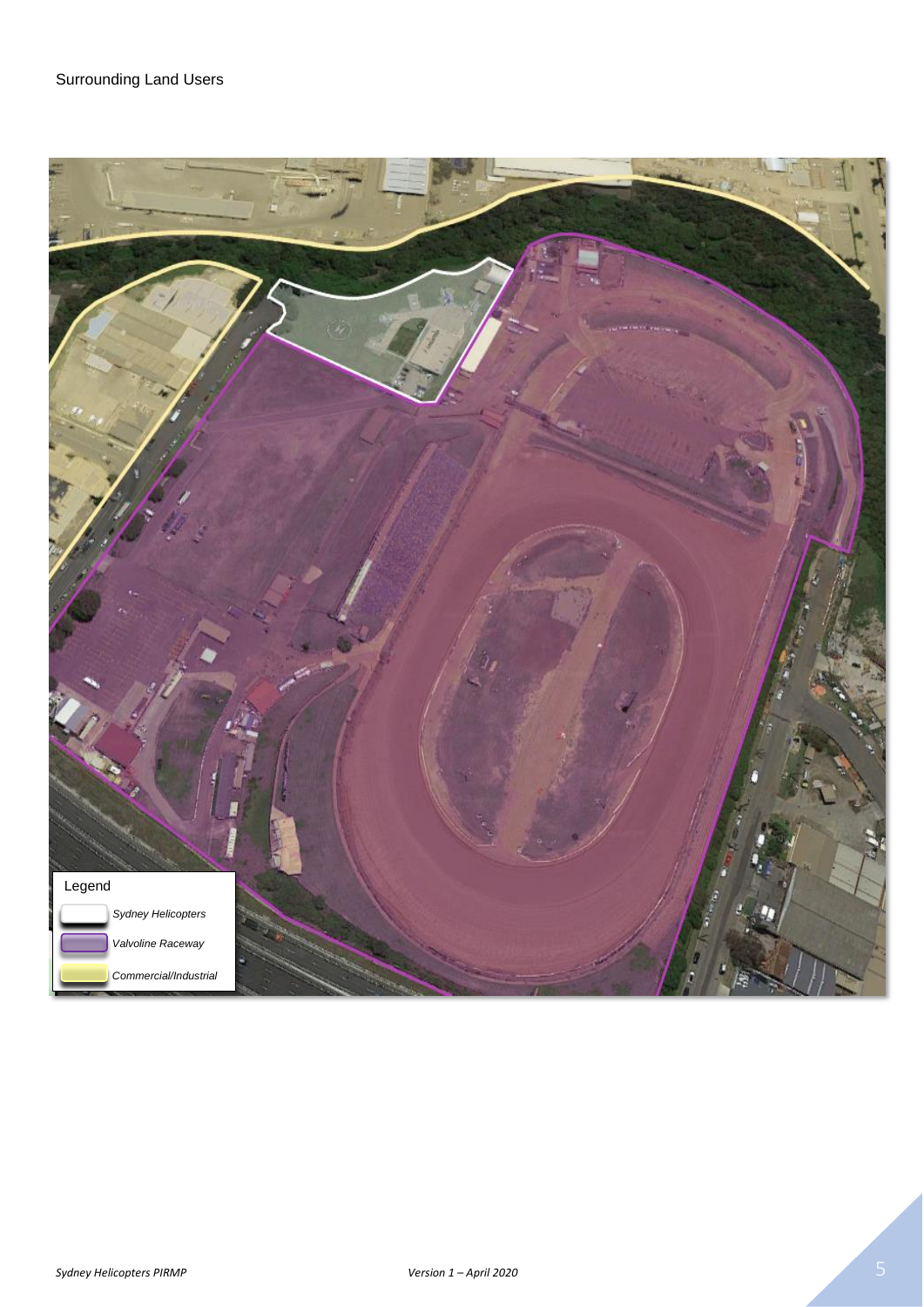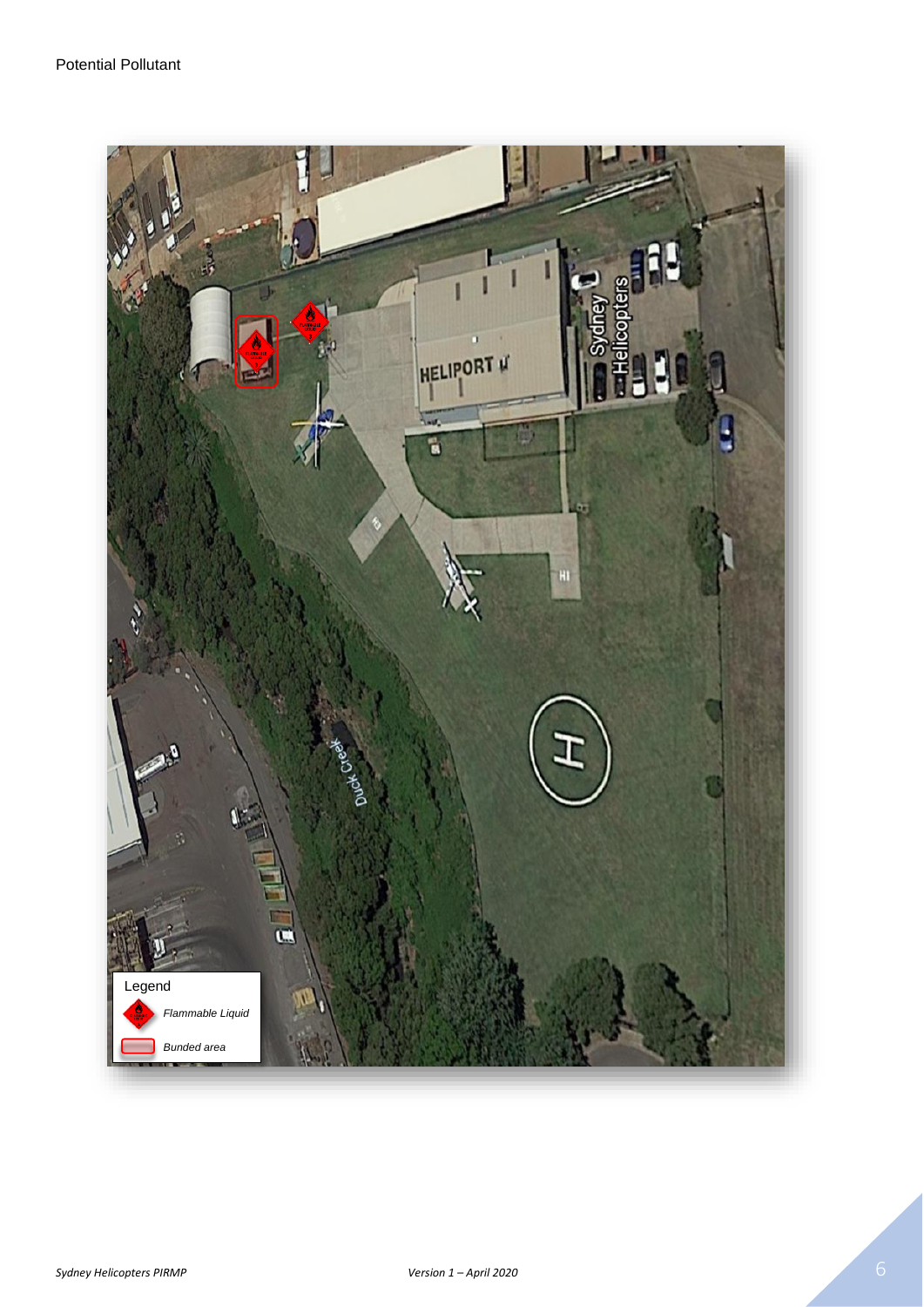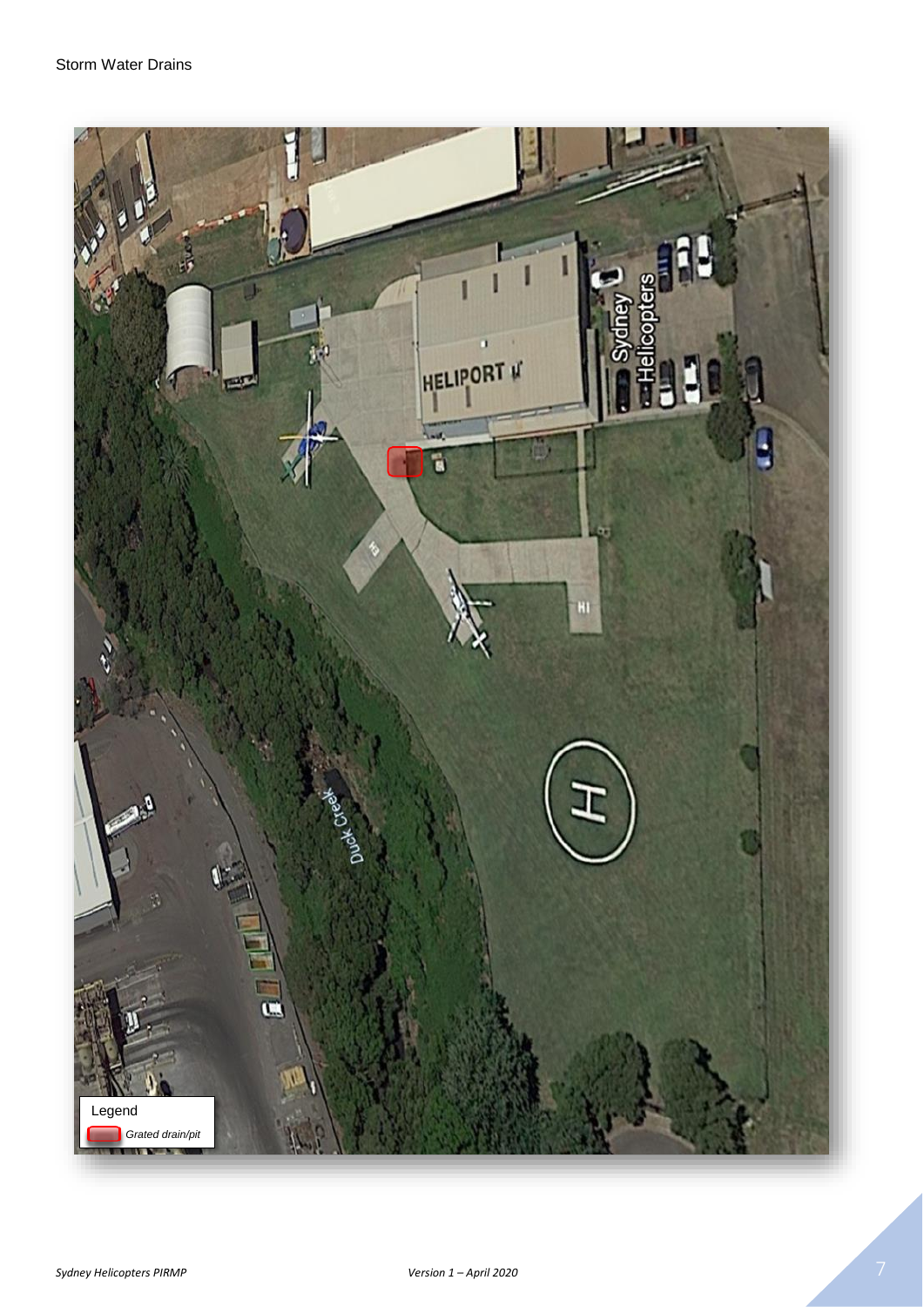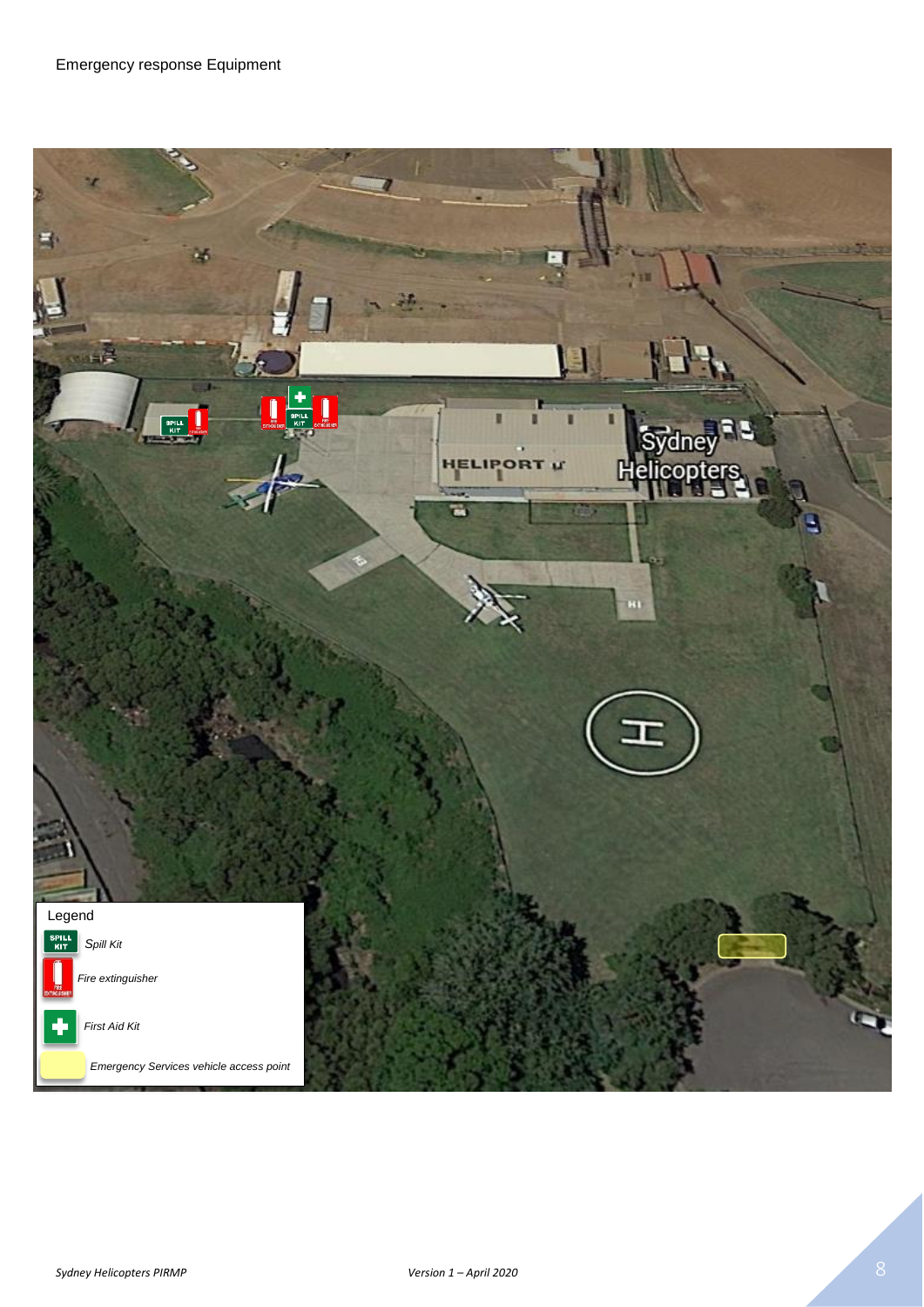### 13. Actions to be taken during or immediately after a pollution incident

#### The following

• Chemical spill:

 Assess the origin of the spill and if safe to do so, utilize the contents of the spill kit located at the rear of the fuel bowser to contain the spill. If the volume of fuel is too great or it is not safe to attempt a clean-up, call the authorities for assistance immediately. Once spill has been contained, recovery and dispose as per the relevant legislation. Raise an incident report and submit/report to the relevant authorities. Follow the Emergency Response Procedure and the Safety Data Sheet.

Fire:

**Assess the size of the fire and if safe to do so, use the facility fire extinguishers. Do not put yourself in** harm's way. If the fire is too large to deal with, move to a safe place and wait for help. Warn others. Call for further assistance. Do not assume that someone else has called the fire brigade. Raise an incident report and submit/report to the relevant authorities. Follow the Emergency Response Procedure and the Safety Data Sheet.

Reporting:

 A Post-Incident Report will be prepared following any Incident which activates this PIRMP. Recommendations as a result of the report will be incorporated into revisions of this plan.

- Relevant information to be given when notifying the incident but not limited to:
	- i. Time, date, nature, duration & location of incident
	- ii. Location of place where pollution has/is or likely to occur
	- iii. Nature, estimated quantity of pollutant involved
	- iv. Cause/s or circumstances of incident
	- v. Actions taken or proposed actions
	- vi. Any information that is not known at the time of reporting must be provided once available

#### 14. Coordinating with persons

All communications are to be made by the Operations Manager. The Operations Manager will notify all personnel on site (including contractors) immediately of an emergency via voice, phone or SMS. The Operations Manager must refer to the ERP and assess the situation to determine if personnel should evacuate the premises or stay to assist in cleaning up an incident including. All personnel that remain and assist with the clean up are to ensure they wear PPE in accordance with the SDS and site safety rules.

# 15. Staff training

All staff must undertake a training package at induction and annually thereafter. Training is to include but not limited to:

- Activation of this PIRMP
- Chemical handling and storage
- Respond to an emergency
- Operation of equipment
- •

Training can be conducted through:

- Tool box talks
- Formal staff training on incident management
- Desktop exercises
- Field exercises
- Exercises with emergency services

All staff training is recorded in a training register that is checked annually.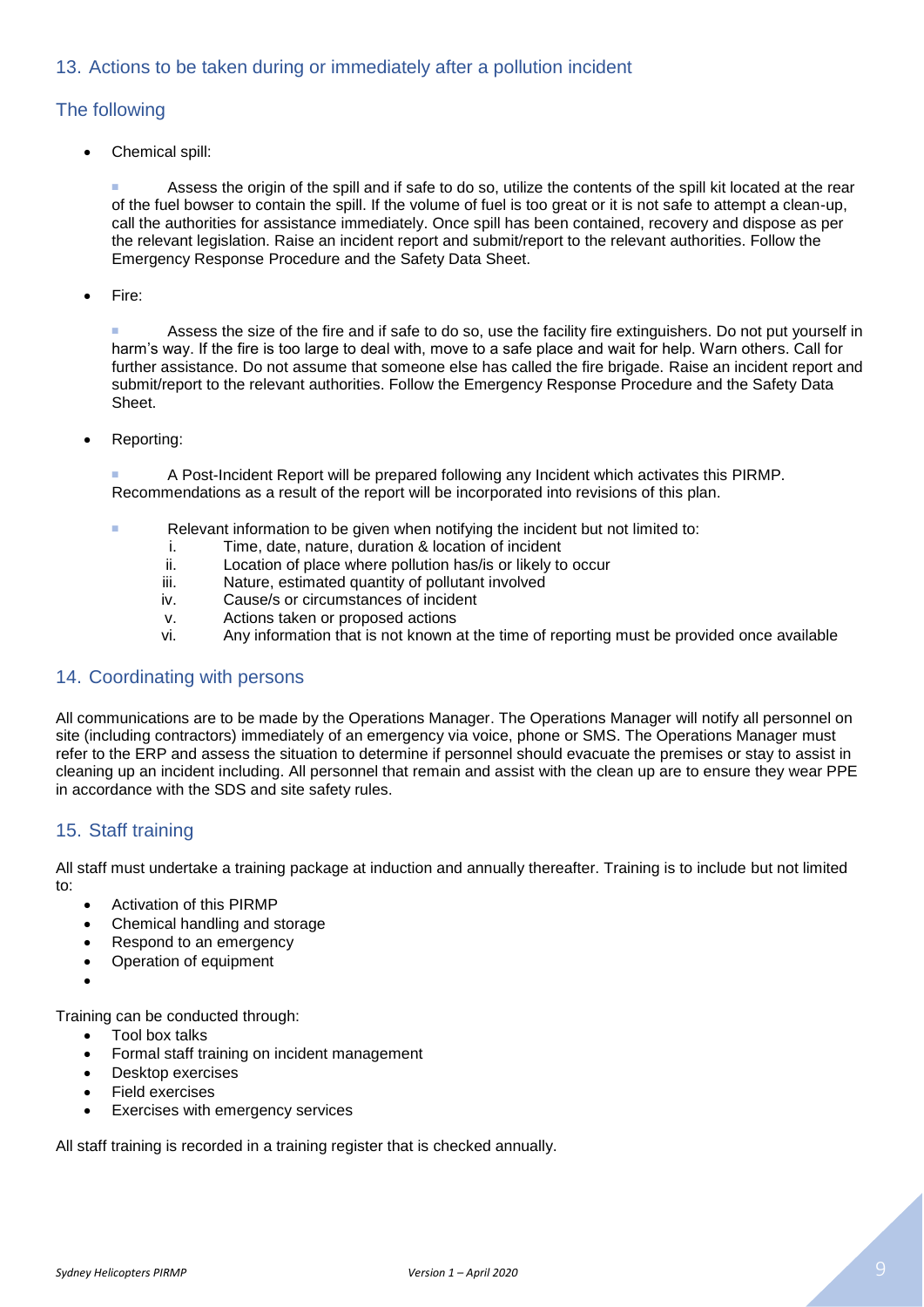#### 16. Plan availability

This PIRMP will be available on the Sydney Helicopters website and will be supplied without charge to any person who makes a written request for one.

A hard copy of the plan will be displayed at:

| Name.                                            | Location                |
|--------------------------------------------------|-------------------------|
| Sydney Helicopters main office                   | Office                  |
| <b>Sydney Helicopters Fuel Testing Container</b> | Adjacent to fuel bowser |
|                                                  |                         |

An Electronic copy will be stored on the Sydney Helicopters website.

#### 17. Testing and updating of the PIRMP

Following the preparation of this PIRMP, a simulated pollution incident is to be conducted to ensure all personnel are aware of the actions to be taken should a real incident occur. This plan will be tested routinely once annually and within 1 month of any pollution incident. An attendance sheet will be completed following any testing of this PIRMP.

| <b>PIRMP Testing Details</b> |                                         |                                        |                                                              |                                                                                |
|------------------------------|-----------------------------------------|----------------------------------------|--------------------------------------------------------------|--------------------------------------------------------------------------------|
| Date Tested                  | Tested by                               | Details of test                        | Finding of test including<br>issues identified               | Next scheduled testing<br>date (must be within 12<br>months from current test) |
| e.g. 02.04.2020              | John Hancock,<br>Environment<br>Manager | Desktop simulation<br>$-$ Jet A1 spill | Contact details, map &<br>pollutant inventory out of<br>date | 02.04.2021                                                                     |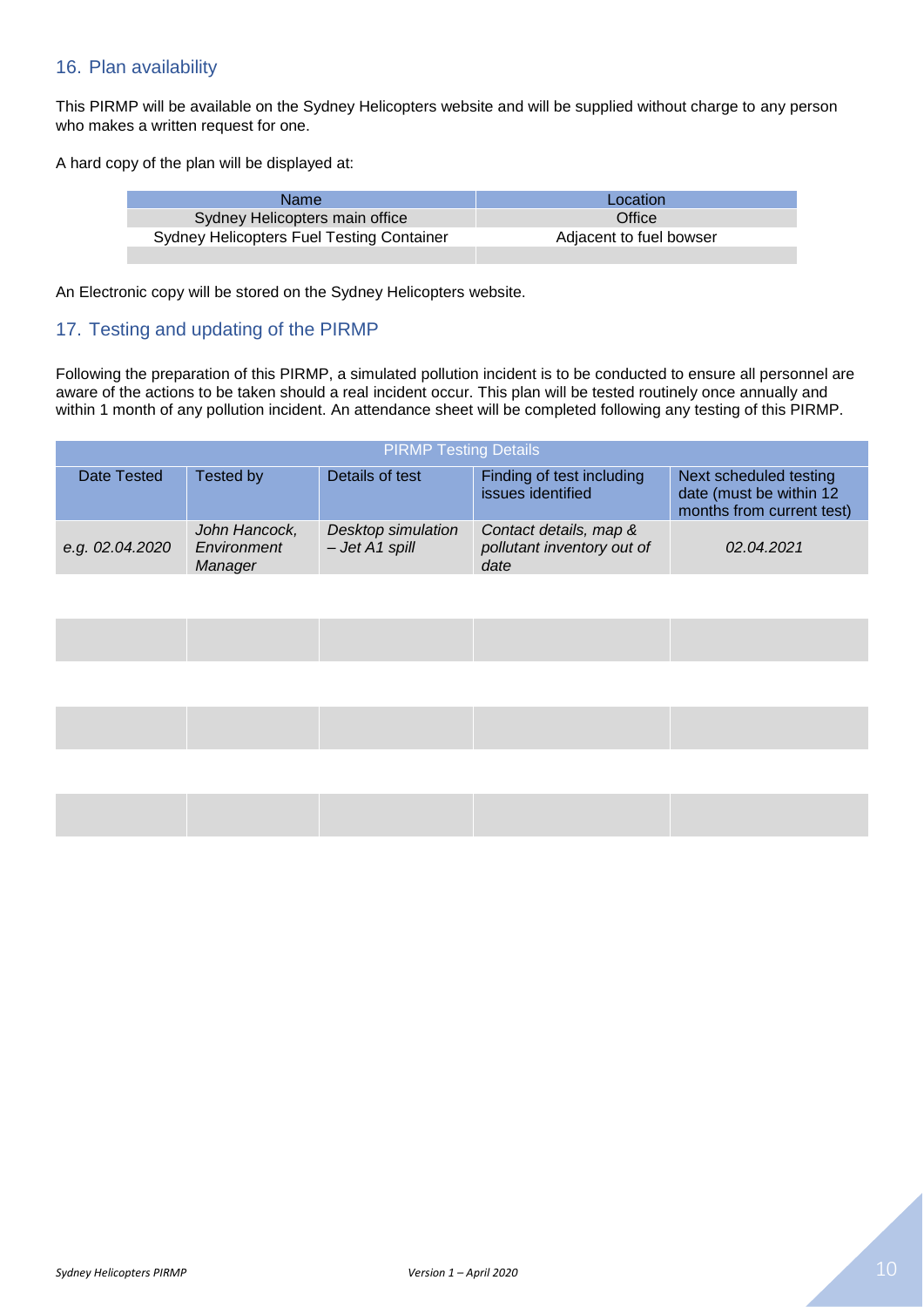| <b>PIRMP Update Details</b> |                      |                                    |                                      |                    |
|-----------------------------|----------------------|------------------------------------|--------------------------------------|--------------------|
| Date update<br>occurred     | Reason<br>for update | Details of update                  | Date the updated version<br>uploaded | Date of Completion |
| e.g. 02.04.2020             | Outdated<br>items    | Contact details and map<br>updated | 02.04.2020                           | 02.04.2020         |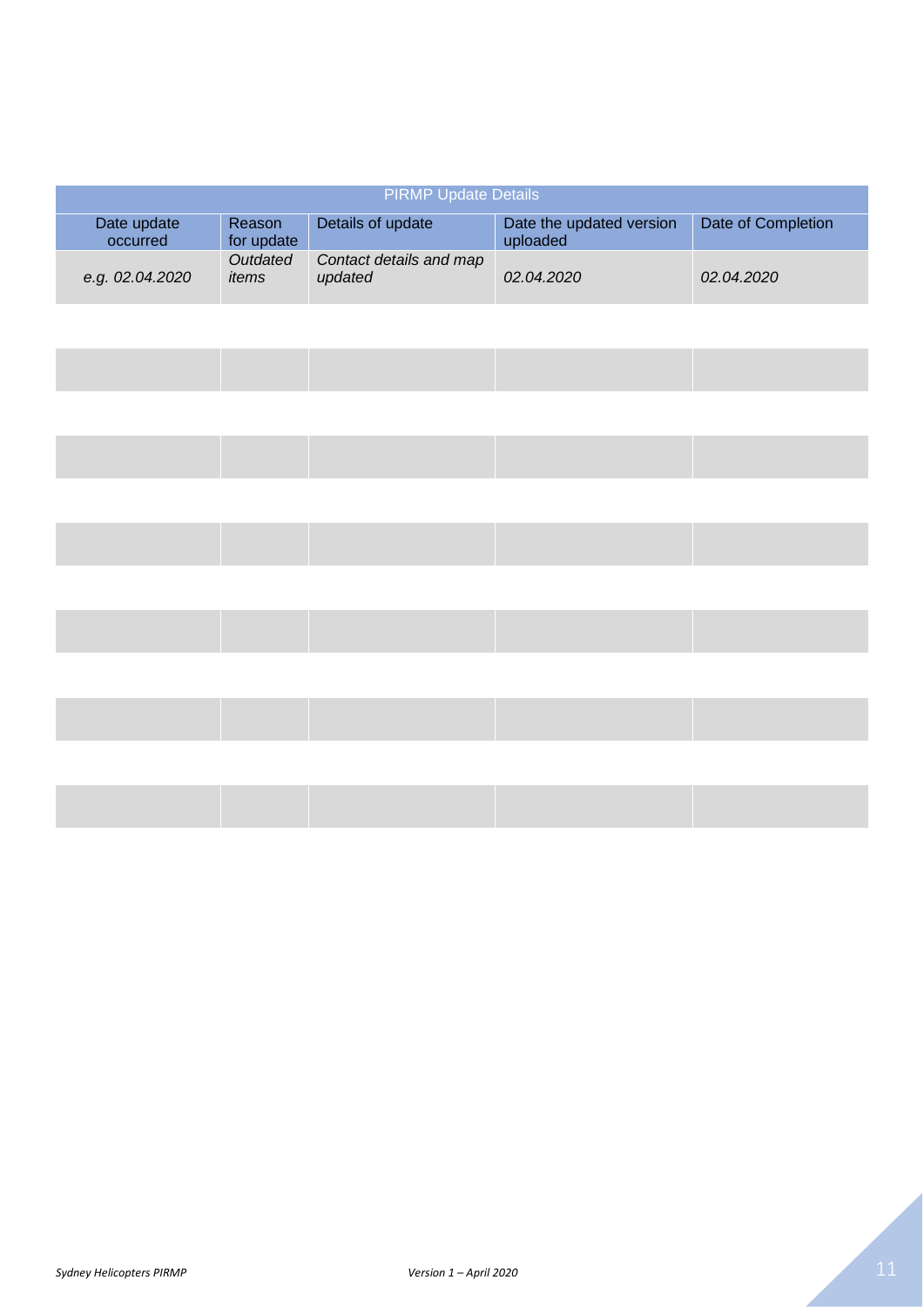| Date of Training:        |                                                                                                               | <b>Training Attendance Sheet</b> |  |  |
|--------------------------|---------------------------------------------------------------------------------------------------------------|----------------------------------|--|--|
|                          |                                                                                                               | Time of Training:                |  |  |
| Type of Training:        |                                                                                                               |                                  |  |  |
| <b>Trainer Name:</b>     |                                                                                                               | Trainer Signature:               |  |  |
| <b>Division</b>          | <b>Employee Name</b>                                                                                          | <b>Employee Signature</b>        |  |  |
|                          |                                                                                                               |                                  |  |  |
|                          |                                                                                                               |                                  |  |  |
|                          |                                                                                                               |                                  |  |  |
|                          |                                                                                                               |                                  |  |  |
|                          |                                                                                                               |                                  |  |  |
|                          |                                                                                                               |                                  |  |  |
|                          |                                                                                                               |                                  |  |  |
|                          |                                                                                                               |                                  |  |  |
|                          |                                                                                                               |                                  |  |  |
|                          |                                                                                                               |                                  |  |  |
|                          |                                                                                                               |                                  |  |  |
|                          |                                                                                                               |                                  |  |  |
|                          |                                                                                                               |                                  |  |  |
|                          |                                                                                                               |                                  |  |  |
|                          |                                                                                                               |                                  |  |  |
|                          |                                                                                                               |                                  |  |  |
|                          |                                                                                                               |                                  |  |  |
|                          |                                                                                                               |                                  |  |  |
|                          |                                                                                                               |                                  |  |  |
|                          |                                                                                                               |                                  |  |  |
|                          |                                                                                                               |                                  |  |  |
| <b>Contract Contract</b> | → South South South South South South South South South South South South South South South South South South |                                  |  |  |